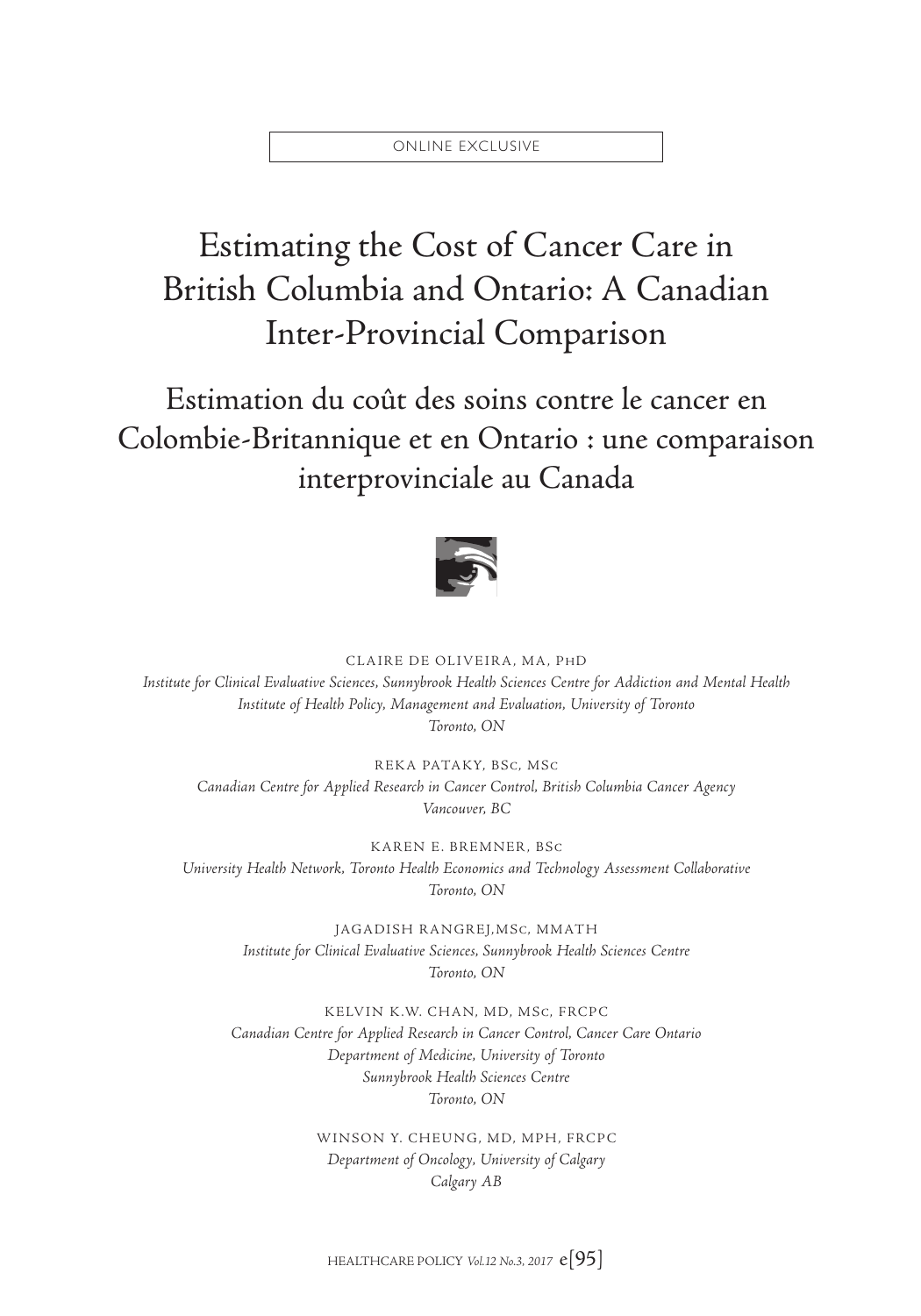#### *Claire de Oliveira et al.*

JEFFREY S. HOCH, MA, PHD

*Center for Healthcare Policy and Research, Public Health Sciences, University of California Davis St. Michael's Hospital Institute of Health Policy, Management and Evaluation, University of Toronto Toronto, ON*

STUART PEACOCK, MSC, DPHIL

*Canadian Centre for Applied Research in Cancer Control, British Columbia Cancer Agency School of Population and Public Health, University of British Columbia Faculty of Health Sciences, Simon Fraser University Vancouver, BC*

MURRAY D. KRAHN, MD, MSc, FRCPC *Toronto Health Economics and Technology Assessment Collaborative Faculty of Pharmacy and Institute of Health Policy, Management and Evaluation, University of Toronto University Health Network Toronto, ON*

## Abstract

*Background:* Costing studies are useful to measure the economic burden of cancer. Comparing costs between healthcare systems can inform evaluation, development or modification of cancer care policies.

*Objectives:* To estimate and compare cancer costs in British Columbia and Ontario from the payers' perspectives.

*Methods:* Using linked cancer registry and administrative data, and standardized costing methodology and analyses, we estimated costs for 21 cancer sites by phase of care to determine potential differences between provinces.

*Results:* Overall, costs were higher in Ontario. Costs were highest in the initial post-diagnosis and pre-death phases and lowest in the pre-diagnosis and continuing phases, and generally higher for brain cancer and multiple myeloma, and lower for melanoma. Hospitalization was the major cost category. Costs for physician services and diagnostic tests differed the most between provinces. *Conclusions:* The standardization of data and costing methodology is challenging, but it enables interprovincial and international comparative costing analyses.

## Résumé

*Contexte :* Les études de coûts sont utiles pour mesurer le fardeau économique du cancer. La comparaison des coûts entre systèmes de santé peut éclairer l'évaluation, l'élaboration ou la modification des politiques pour les soins contre le cancer.

*Objectif :* Estimer et comparer les coûts pour les soins contre le cancer en Colombie-Britannique et en Ontario du point de vue des payeurs.

*Méthode :* Au moyen d'un registre sur le cancer et de données administratives liées, et au moyen d'analyses et d'une méthodologie des coûts normalisés, nous avons estimé le coût de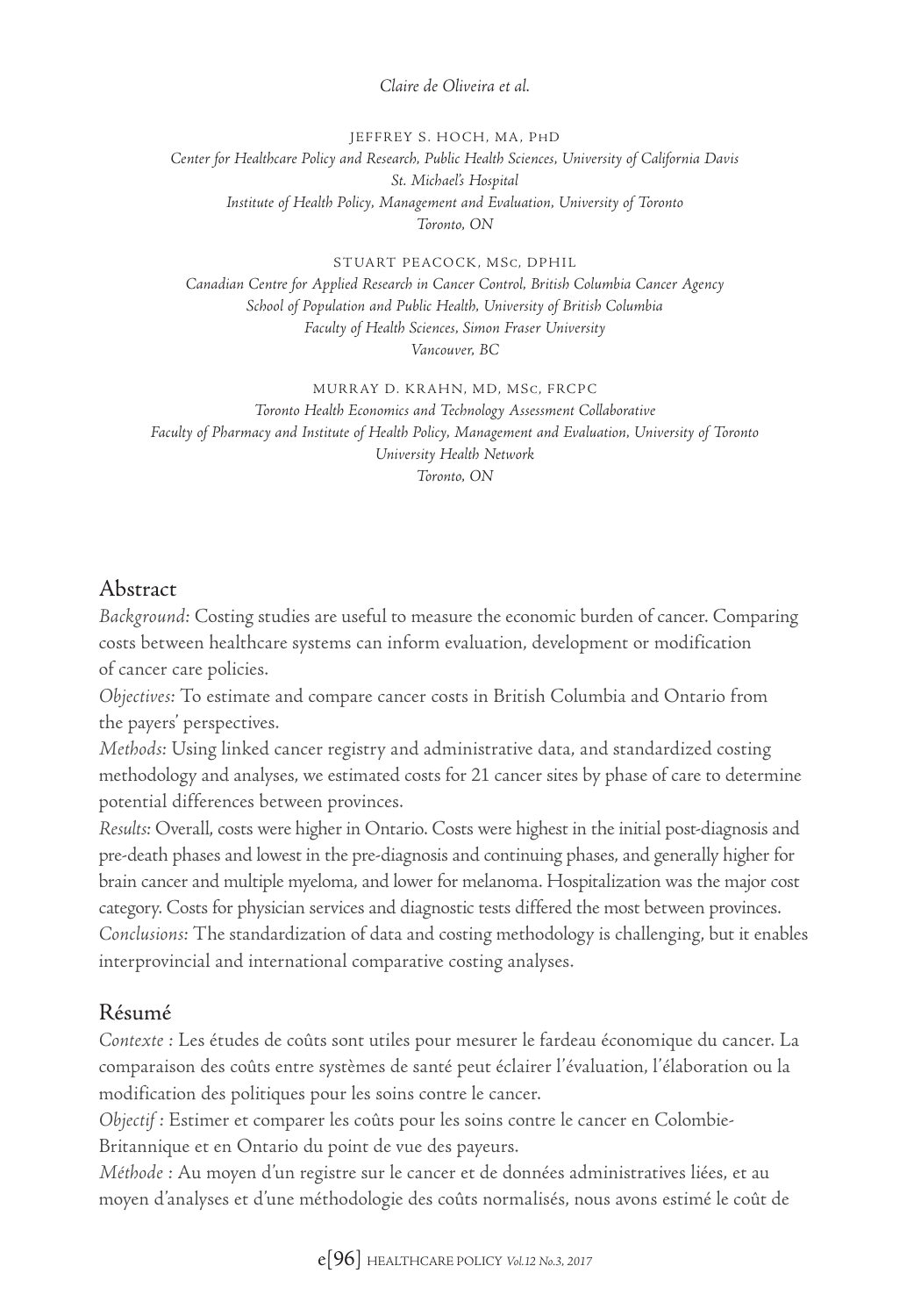21 sièges du cancer selon les étapes de soins afin de dégager les différences entre les provinces. *Résultats :* Dans l'ensemble, les coûts sont plus élevés en Ontario. Les coûts étaient plus élevés pour les étapes initiales de post-diagnostic et de pré-mortalité et ils étaient plus bas pour les étapes de pré-diagnostic et de continuité, et généralement plus élevés pour le cancer du cerveau et le myélome multiple, mais moindre pour le mélanome. L'hospitalisation constitue la principale catégorie de coût. Les coûts pour les services de médecins et les tests diagnostics sont ceux qui varient le plus entre les provinces. *Conclusion :* La standardisation des données et des méthodologies pour les coûts présente un défi, mais elle permet d'effectuer des analyses comparatives des coûts interprovinciales et internationales.

 $\rightarrow$ 

#### Introduction

Cancer-related healthcare costs are rising in Canada (CIHI 2011). The most recent estimate of the total cost of cancer care in Canada is \$4.4 billion for 2008 (PHAC 2014). Given limited financial resources, funders of cancer care struggle to provide patients with the best therapies. Descriptive costing studies reflect the burden to healthcare systems and help translate the effects of health conditions into dollars. Furthermore, comparative studies between healthcare systems can inform evaluation, development or modification of policies and programs related to cancer screening, treatment and delivery of care (Lipscomb et al. 2013). For example, a study comparing resource use for end-of-life care in patients with lung cancer in Ontario and Surveillance, Epidemiology and End Results (SEER) regions in the US found that hospital and emergency room services were used more extensively among Ontario patients, while chemotherapy use was significantly higher among SEER-Medicare patients (Warren et al. 2011). Ontario palliative care was more likely to be administered in the hospital, whereas more home and hospice care was used by SEER-Medicare patients. Such findings could have important policy implications for both countries regarding current end-of-life care patterns, and may identify opportunities for changing practice patterns or programs.

Differences in healthcare delivery, costs and populations across Canada suggest that comparative interprovincial studies could improve cancer care; however, no previous work has undertaken comparative cost analyses between Canadian provinces. Thus far, work has been done in individual provinces, such as British Columbia (BC) (Pataky et al. 2016), Alberta (Fassbender et al. 2009) and Ontario (Krahn et al. 2010; Mittmann et al. 2012, 2014), examining utilization and costs for individual cancer sites and/or single phases of care. One study has estimated costs for various cancer sites in Ontario, but only for the first year after diagnosis (de Oliveira et al. 2013a).

The objectives of this study were to estimate and compare the direct costs for the 21 most common cancer sites, from diagnosis to death, in two large Canadian provinces with similar data holdings, BC and Ontario, from payers' perspectives (the respective Ministries of Health), and to examine potential differences in costs and their drivers. The resulting estimates, based on high-quality evidence, will aid decision-makers on issues, such as efficiency/system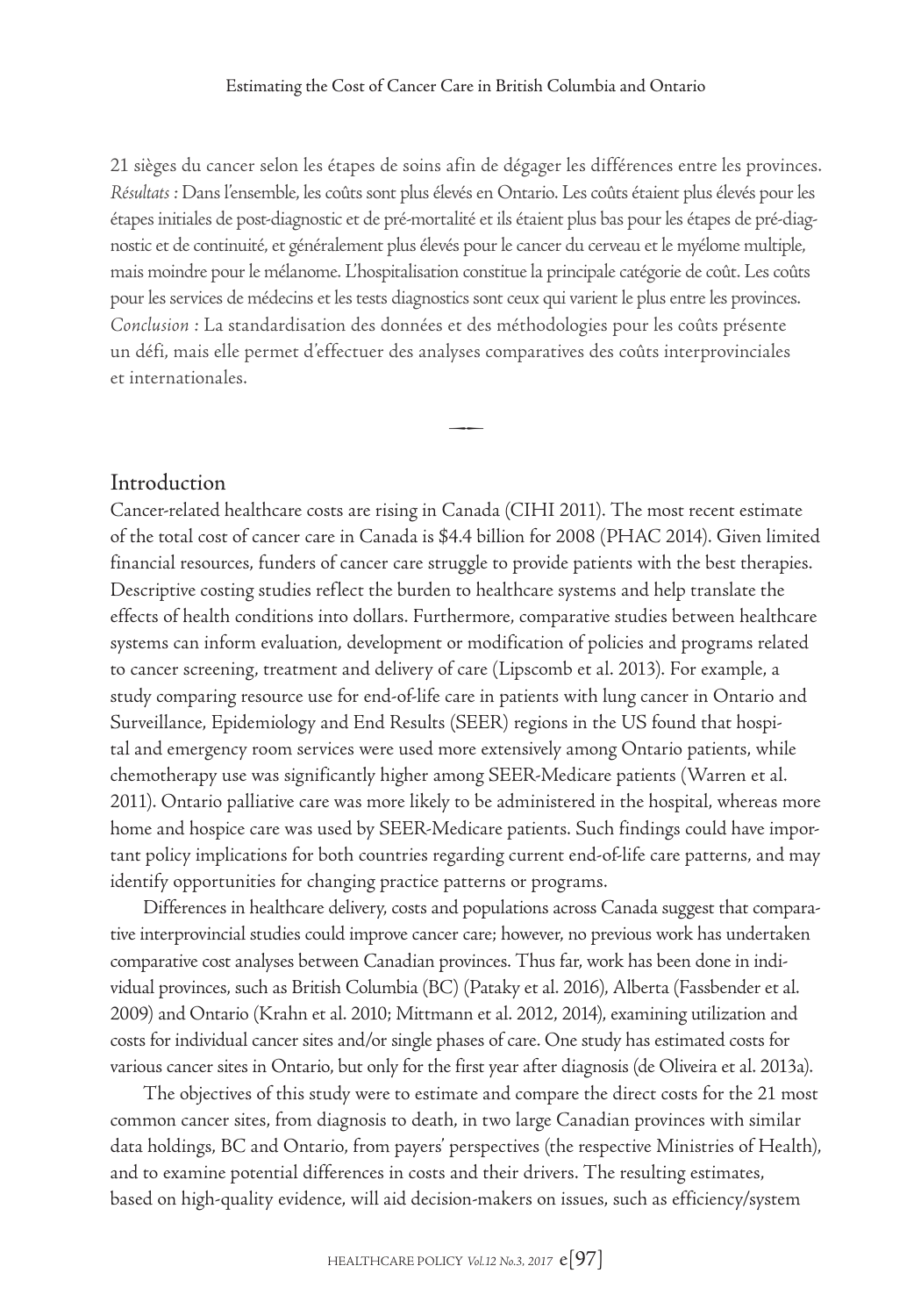performance and resource allocation. Despite challenges associated with harmonizing costing methodology and analyses between Canadian provinces, such standardization will enable comparisons at provincial, national and international levels.

# Methods

#### *Patients*

We selected all patients diagnosed with cancer who were 19 years and older from January 1, 1997, to December 31, 2007, from each provincial cancer registry (BCCA 2010; Hall et al. 2006) based on available data. We included patients with a primary cancer assigned a single, valid International Classification of Diseases for Oncology topography code with a valid histology code (brain, female breast, cervix, colorectal, corpus uteri, esophagus, gastric, head and neck, leukemia, liver, lung, lymphoma, melanoma, multiple myeloma, ovary, pancreas, prostate, renal, testis, thyroid, urinary bladder and a category combining all other tumour sites) (Appendix 1; available at: [http://www.longwoods.com/content/25024\)](http://www.longwoods.com/content/25024). We excluded patients with a date of cancer diagnosis that coincided with date of death, not residing in the province of diagnosis, or who did not have a valid provincial health insurance number.

## *Data*

Data for chemotherapy and radiation therapy (RT) were obtained from the BC Cancer Agency (BCCA) and Cancer Care Ontario. Data on other health services were obtained through Population Data BC in BC, and the Institute for Clinical Evaluative Sciences (ICES) in Ontario (Table 2 in Appendix 1). These data were linked to the respective cancer registry data using patient-unique provincial health plan numbers. Population Data BC and ICES follow practices to protect the privacy and confidentiality of individuals and information. The study was approved by the BC Cancer Agency; the Institutional Review Board at Sunnybrook Health Sciences Centre, Toronto, Canada; and the University of Toronto Research Ethics Boards.

## *Valuing health resources*

Measuring healthcare costs generally requires two components: utilization of data (i.e., quantity of resources) and unit cost data (i.e., cost of resources). This information was collected for chemotherapy, RT, in-patient hospitalizations, same-day surgery/procedures, physician services, diagnostic tests, out-patient prescription drugs and home and community care. Total cost estimates for in-patient hospitalizations and same-day surgery/procedures were obtained by multiplying the resource intensity weight (measure of resource utilization intensity) by the cost per weighted case (unit cost) (Baladi 1996; CIHI 1995; Pink and Bolley 1994; Wodchis et al. 2011). Cost estimates for other resources were available in the data or obtained from other sources (Earle et al. 1999; Wodchis et al. 2011). These costing methods follow the guidelines of the Canadian Agency for Drugs and Technologies in Health (CADTH 2006) and are based on previous cancer costing work in Ontario (de Oliveira et al. 2013a; Krahn et al. 2010). Healthcare costs included the costs of cancer care and the costs of caring for other health problems.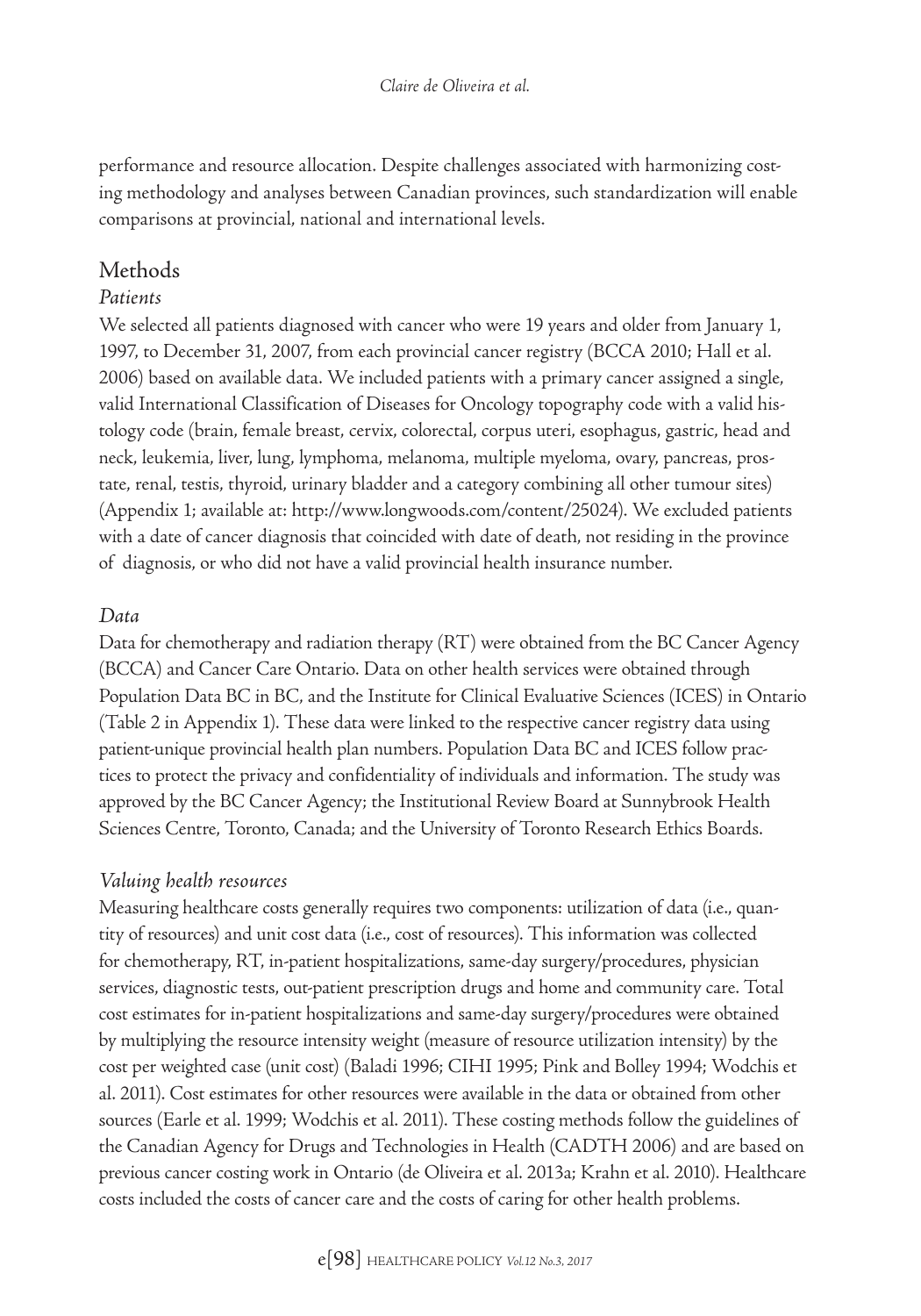## *Harmonization*

Because of privacy legislation, data were analyzed separately in each province; this limited our ability to undertake aggregate analyses. Nonetheless, we tried to define and measure all pertinent variables in the same manner. Some challenges are described below.

## *Date of diagnosis*

The cancer registries defined diagnosis date differently. BC legally mandates the reporting of cancer (active registration); diagnosis is based on the date of cytological or histological diagnosis. Ontario has passive registration where ascertainment of diagnosis date relies on various administrative records. Date of diagnosis is the earliest date of hospital admission with a cancer diagnostic code, biopsy, visit to a cancer centre or death (if cause of death is cancer). To address this difference, the diagnosis date for BC patients diagnosed in the hospital was recoded as the date of hospital admission.

## *Cost of chemotherapy*

In Ontario, all chemotherapy is delivered at provincial cancer centres. The provincially funded New Drug Funding Program and the Ontario Drug Benefit (ODB) Program also provide chemotherapy drugs; this required a careful survey of the data to capture chemotherapy accurately. BCCA's Provincial Systemic Therapy Program funds chemotherapy; drug costs are available from program data. Appointment records for chemotherapy delivery outside BCCA regional cancer centres were not available; hence, a mean chemotherapy delivery cost was assigned to unique patient-days from the Systemic Therapy Program dispensing records.

# *Cost of RT*

Ontario uses the National Hospital Productivity Improvement Program codes to measure RT resource intensity, whereas BC does not; this made direct utilization comparison cumbersome. Furthermore, RT costs could not be obtained from the BC data; thus, we applied the Ontario cost per fraction estimate (Earle et al. 1999) to BC utilization data.

## *Cost of physician services*

Canadian physicians are paid in several ways – fee-for-service, salary, capitation, alternate funding arrangements and combinations of these. The Ontario Health Insurance Plan (OHIP) claims database includes fee-for-service payments and shadow billings (that is, a way to track services provided by physicians who are not paid fee-for-service). However, the BC Medical Services Plan (MSP) data only include fee-for-service billings (BC MOH 2012b). BC oncologists are paid through alternative funding arrangements with the BCCA, so we used the BCCA appointment records and unit costs from the MSP fee schedule to assign costs to oncologist visits. We also assigned "treatment planning" costs to radiation oncologist visits, derived from the OHIP fee schedule, based on the complexity of the RT delivered.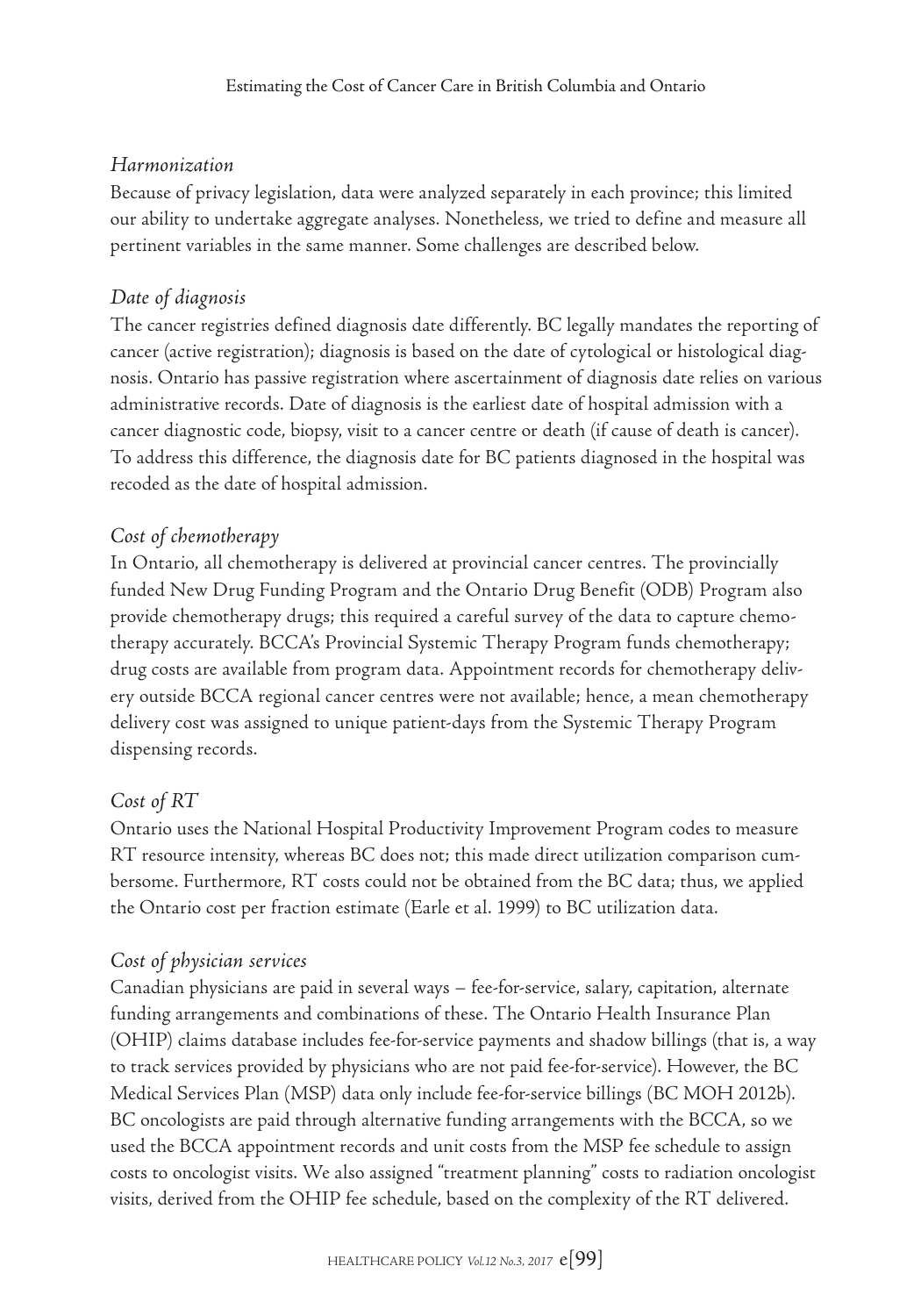# *Cost of diagnostic tests*

The cost of diagnostic tests, including the professional and technical components, was obtained from the MSP and OHIP databases for BC and Ontario, respectively, with a few exceptions. For example, the costs of histology and specialized cancer-specific diagnostic tests were not included in the MSP (they are covered by other provincial budgets). We were unable to capture all costs through alternative data sources; thus, we underestimated the true cost in BC.

# *Cost of out-patient prescription drugs*

In Canada, out-patient prescription drugs are covered under public and private insurance plans, or paid out-of-pocket. In BC, PharmaNet provides data on *all* out-patient prescription drugs, including those covered by BC PharmaCare (publicly paid plan) (BC MOH 2012c). This plan was age-based until 2002 and then became income-based (Morgan et al. 2006). In Ontario, only data on out-patient drugs paid by the publicly paid ODB program, which covers individuals aged 65 years and older and special cases (MOHLTC 2014), were available, which limited our ability to account for all drug-related costs. Thus, to ensure comparability between provinces, we included publicly paid prescription drugs in BC only. The samples of patients covered under the publicly paid plans in each province were quite similar.

# *Cost of home and community care*

Home and community care is organized under different names in each province. In particular, in BC, complex continuing care is not defined in the same manner as in Ontario (and thus could not be compared individually), but is provided under home and community care (in Ontario, this is defined as other institution-based care for people who have long-term illnesses or disabilities typically requiring skilled, technology-based care not available at home or in long-term care facilities) (BC MOH 2012a). To overcome differences in the structure of home and community care data, and ensure the inclusion of comparable services, we aggregated all home and community care, including complex continuing care, long-term care, home nursing and home support, into one category within each province. Data on home and community care were missing for two health authorities in BC in later years of observation, so these values were imputed.

# *Cost of other care*

Finally, few facilities in BC reported data on emergency department visits and/or other ambulatory care to the National Ambulatory Care Reporting System during the analysis period; given the availability of limited data (which would not enable an accurate comparison), we excluded this type of care from our analysis.

# *Estimating healthcare costs over time: phase of care approach*

We used a phase-based approach (Baker et al. 1991; Brown et al. 1999; Yabroff et al. 2008) to estimate the costs incurred before and after diagnosis, and to deal with patients who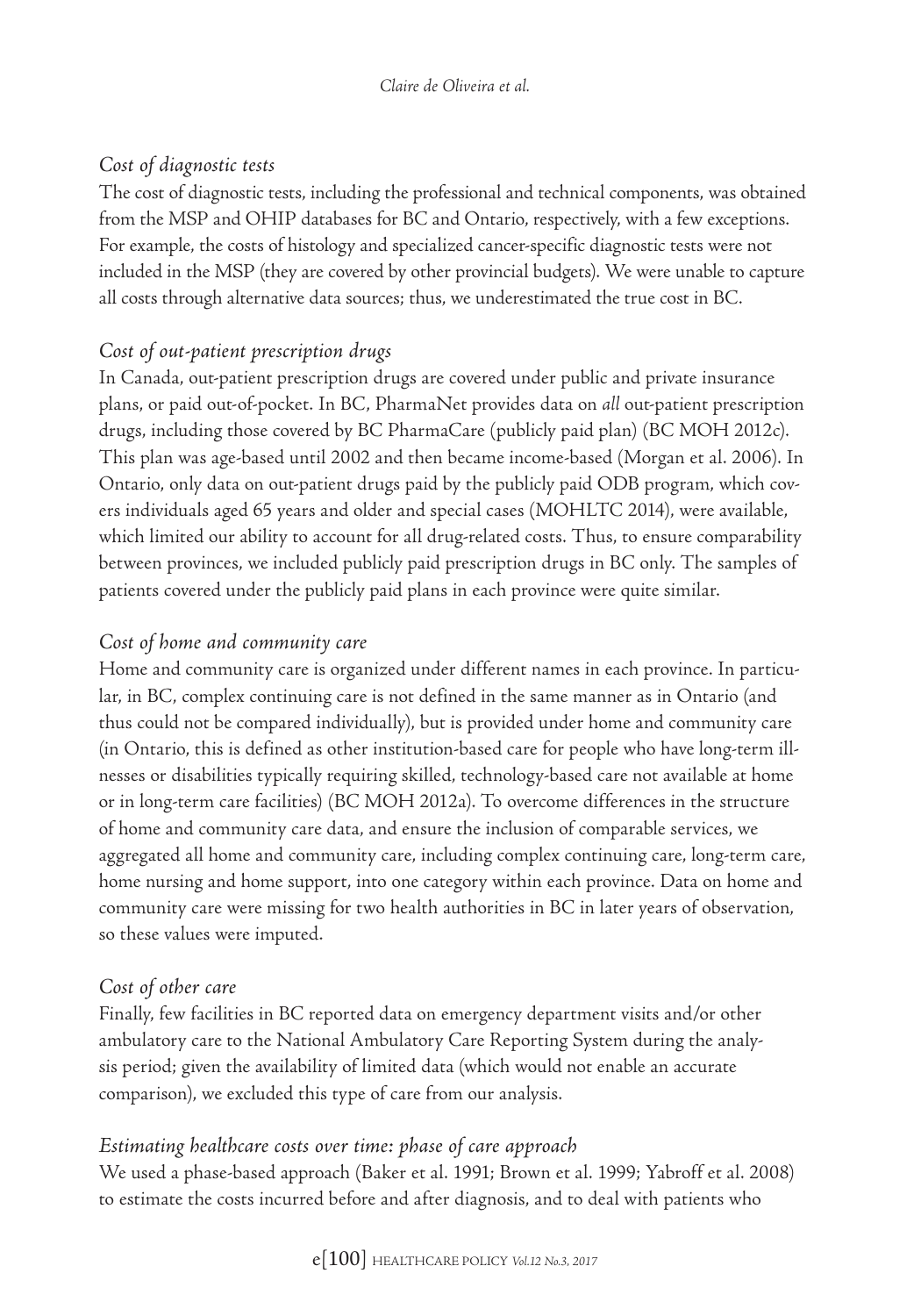entered and exited or were censored from the study cohort at different times. All patients had a pre-diagnosis phase, defined as the three months before the date of diagnosis. This phase typically includes diagnostic testing to establish the cancer diagnosis (Christensen et al. 2012; Hornbrook et al. 2013). We divided the time between diagnosis and death into the following three phases based on clinical relevance and join point analysis (Baker et al. 1991; Kim et al. 2000; Yabroff et al. 2008): (1) initial care, which includes the primary course of therapy and any adjuvant therapy, defined as the six months after diagnosis (including date of diagnosis); (2) continuing care, which encompasses surveillance and active follow-up treatment for cancer recurrence and/or new primary cancer, with costs expressed as annual estimates; and (3) terminal care, which captures intensive services, often palliative in nature, defined as the 12 months before death. Patients who died had their time first assigned to the terminal phase; their remaining time, and all time of patients who survived, was then assigned to the initial phase and then the continuing phase (Brown et al. 1999; Yabroff et al. 2008). Patients with cancer who died of any cause during the analysis period were included.

We estimated mean costs for each cancer by phase of care and respective 95% confidence intervals. We also examined costs by resource (as defined above) for the four most common cancers (breast, colorectal, lung and prostate) for the initial and terminal phases to understand the cost drivers, and to enable detailed interprovincial comparisons of cost components. (Costs by resource for all cancers are available upon request.) Costs were adjusted to 2009 Canadian dollars (Statistics Canada 2014).

#### Results

#### *Patients' characteristics*

Table 1 describes patients' characteristics in Ontario (*N* = 402,399) and BC (*N* = 150,971). The proportions of patients by cancer site were approximately the same in both provinces, except for prostate, lung, breast, colorectal, thyroid (in line with previous findings; Thyroid Cancer Canada 2014) and lymphoma. Patients' mean age was 65 years; approximately 52% were male. Slightly more patients were in the two lower-income quintiles in BC; the opposite held for Ontario. In both provinces, 85% of patients lived in urban settings and about 1% lived in long-term care facilities at time of diagnosis.

#### *Mean costs by phase of care*

Mean total costs across phases were generally higher in Ontario than in BC, with greater variation in costs across cancers for Ontario. For most cancer sites and phases of care, confidence intervals for costs for each province did not overlap, suggesting significant differences. Nonetheless, the ranking of costs by cancer was generally the same at the tail ends of the distributions in both provinces. For the pre-diagnosis phase, costs varied from \$733 to \$3,833 in BC and \$1,016 to around \$4,660 in Ontario (Table 2, available at: [http://www.longwoods.](http://www.longwoods.com/content/25024) [com/content/25024](http://www.longwoods.com/content/25024)). In both provinces, costs were highest for brain and bladder, and lowest for renal and thyroid cancers. All patients contributed to this phase.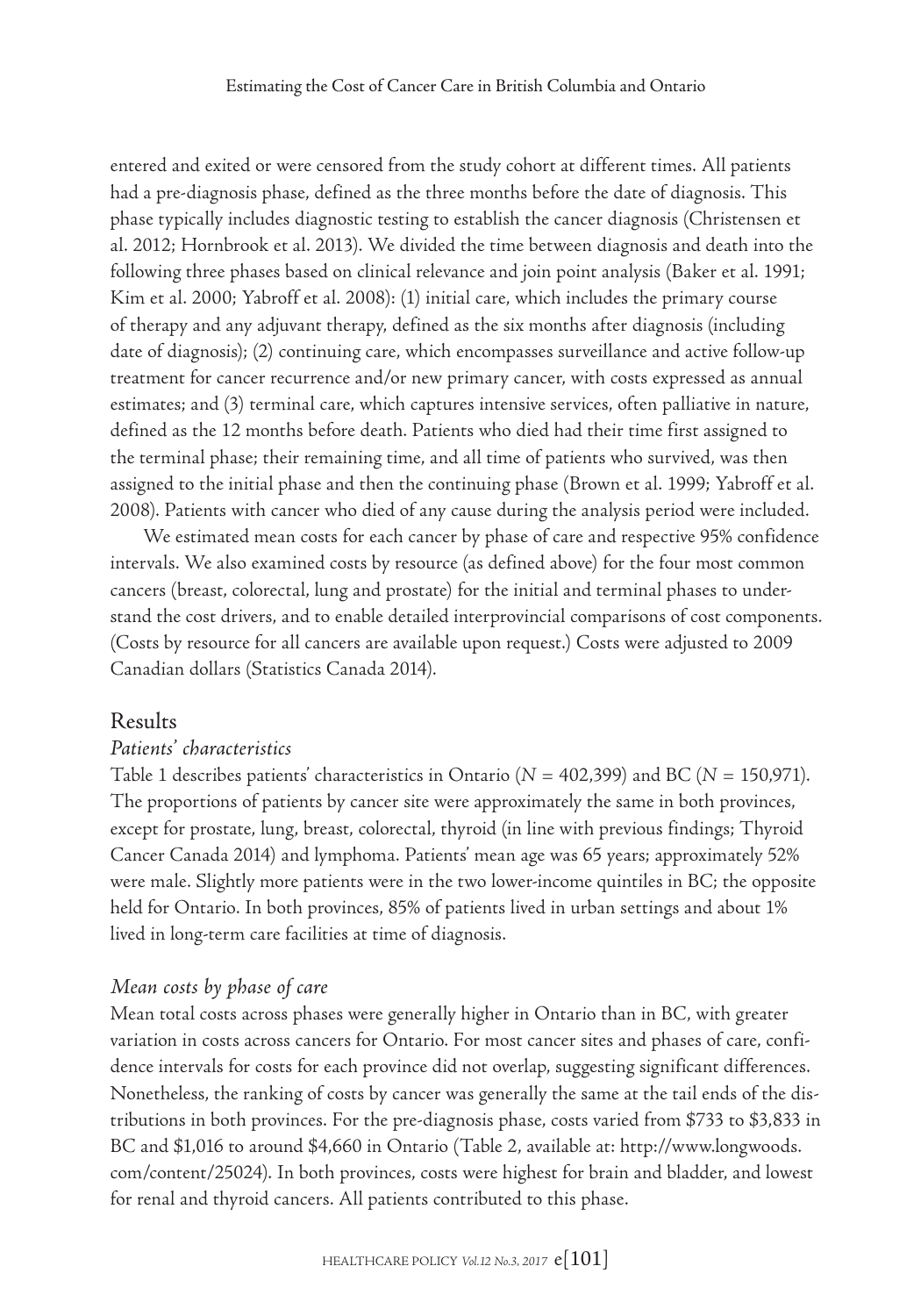| <b>TABLE 1.</b> Patients' characteristics |  |
|-------------------------------------------|--|
|-------------------------------------------|--|

| <b>Characteristic</b> | British Columbia, N (%) | Ontario, N (%) |
|-----------------------|-------------------------|----------------|
| Total                 | 150,971                 | 402,399        |
| Cancer site           |                         |                |
| Prostate              | 27,828 (18.4)           | 68,940 (17.1)  |
| <b>Breast</b>         | 23,965 (15.9)           | 68,709 (17.1)  |
| Colorectal            | 19,033 (12.6)           | 58,659 (14.6)  |
| Lung                  | 18,383 (12.2)           | 42,046 (10.4)  |
| Melanoma              | 5,953 (3.9)             | 17,059(4.2)    |
| Bladder               | 3,561(2.4)              | 12,580(3.1)    |
| Head and neck         | 4,307(2.9)              | 12,462(3.1)    |
| Corpus uteri          | 4,126(2.7)              | 12,352(3.1)    |
| Thyroid               | 2,058(1.4)              | 11,448(2.8)    |
| Lymphoma              | 7,487 (5.0)             | 10,467(2.6)    |
| Renal                 | 3,155(2.1)              | 10,204(2.5)    |
| Gastric               | 2,757(1.8)              | 8,107 (2.0)    |
| Leukemia              | 3,781(2.5)              | 8,052 (2.0)    |
| Ovary                 | 2,246(1.5)              | 7,167(1.8)     |
| Pancreas              | 3,044(2.0)              | 6,358(1.6)     |
| Brain                 | 2,115(1.4)              | 5,462(1.4)     |
| Cervix                | 1,571(1.0)              | 4,819(1.2)     |
| Esophagus             | 1,667(1.1)              | 4,349(1.1)     |
| Myeloma               | 1,812(1.2)              | 4,315(1.1)     |
| <b>Testis</b>         | 1,044(0.7)              | 3,054(0.8)     |
| Liver                 | 1,310(0.9)              | 2,640(0.7)     |
| Other tumours         | 9,768 (6.5)             | 23,150 (5.8)   |
| Age at diagnosis      |                         |                |
| Mean (SD)             | 65.0 (14.00)            | 63.5 (13.95)   |
| Median (IQR)          | 66 (56-75)              | 65 (54-74)     |
| Sex                   |                         |                |
| Female                | 71,599 (47.4)           | 196,017 (48.7) |
| Male                  | 79,372 (52.6)           | 206,382 (51.3) |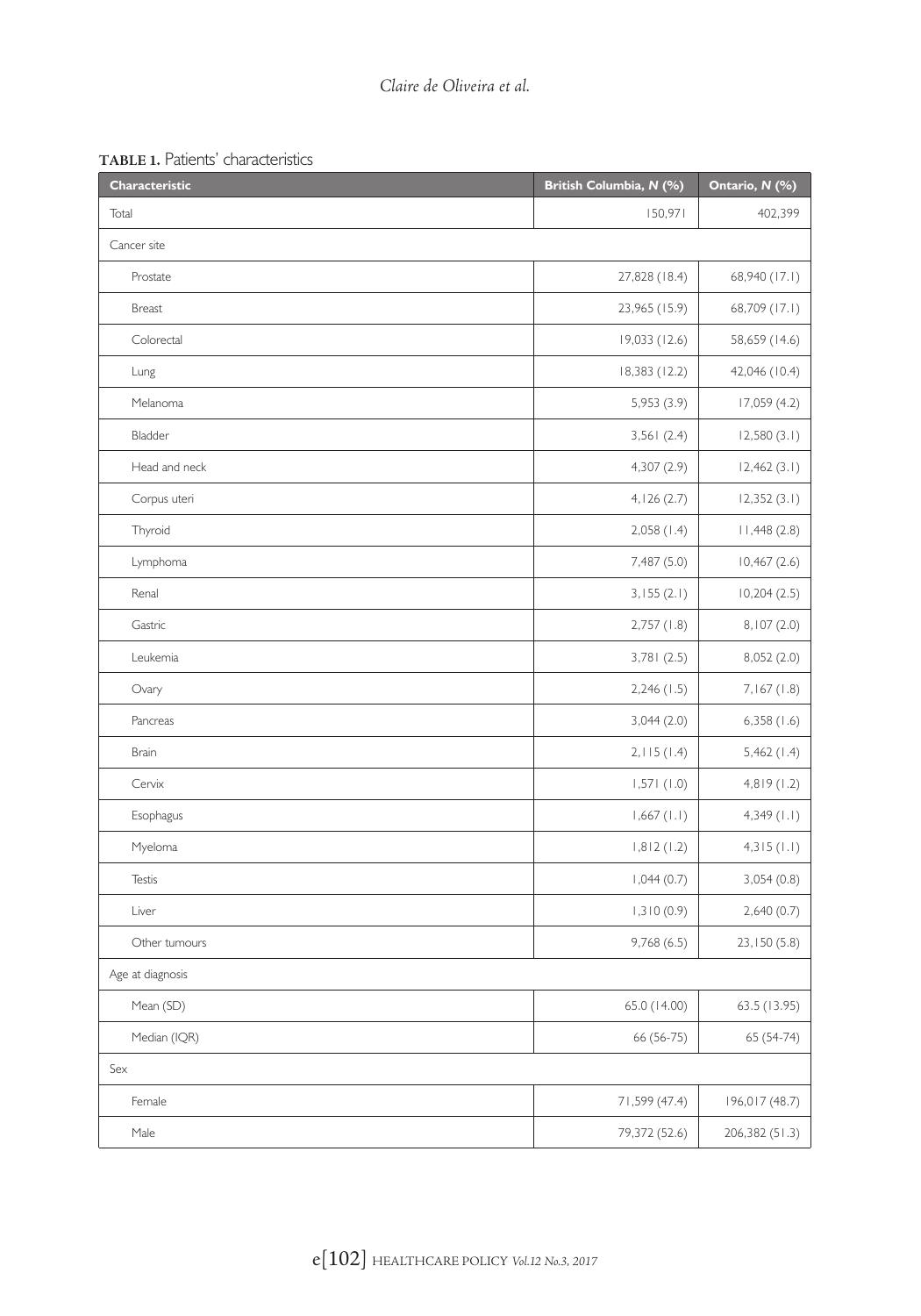| <b>Characteristic</b>                | British Columbia, N (%) | Ontario, N (%) |
|--------------------------------------|-------------------------|----------------|
| Neighbourhood income quintile        |                         |                |
| Missing                              | 1,563(1.0)              | 1,683(0.4)     |
| $I - Low$                            | 32, 199 (21.3)          | 75,662 (18.8)  |
| 2 - Medium-low                       | 29,648 (19.6)           | 81,882 (20.3)  |
| 3 - Medium                           | 28,877 (19.1)           | 79,363 (19.7)  |
| 4 - Medium-high                      | 28,917 (19.2)           | 79,577 (19.8)  |
| $5 - High$                           | 29,767 (19.7)           | 84,232 (20.9)  |
| Urban/rural residence                |                         |                |
| Missing                              | 130(0.1)                | 0(0.0)         |
| Urban                                | 127,934 (84.7)          | 342,751 (85.2) |
| Rural                                | 22,907 (15.2)           | 59,648 (14.8)  |
| Residence in long-term care facility | 1,953(1.3)              | 3,871(1.0)     |

 $IQR =$  interquartile range;  $SD =$  standard deviation.

Costs increased greatly in the initial phase of care (Table 2). These varied from just over \$3,000 to \$32,376 in BC and from \$5,250 to \$43,409 in Ontario. Costs were highest for cancers with poor survival rates, such as brain, esophageal, pancreatic and gastric cancers, and lowest for those with high survival rates, such as melanoma, thyroid and prostate cancers. Approximately 82% of patients contributed to this phase.

Costs in the continuing phase varied from \$1,978 and \$2,858 to around \$16,992 and \$19,340 for BC and Ontario, respectively (Table 2). Mean total continuing care costs were highest for multiple myeloma and lowest for melanoma, thyroid, cervical and testicular cancers. Approximately 77% of patients were included in this phase.

Mean costs were highest for the terminal phase of care and varied from about \$33,632 to \$75,950 in BC and \$39,645 to \$89,544 in Ontario (Table 2). Costs were higher for brain cancer and lower for melanoma. The high costs for testicular cancer, \$75,911 and \$74,558 in BC and Ontario, respectively, were mainly driven by a small group of older males. Approximately 45% of our patient sample died before the end of our observation period and thus contributed to this phase.

*Mean costs for the initial and terminal phases by resource for the four common cancers*  In both the initial and terminal phases, in-patient hospitalizations represented the highest costs for all cancers (Figure 1). In the initial phase, we found small interprovincial differences in the costs for some resources, such as same day-surgery and RT. For example, lung cancer costs with same-day surgery were virtually identical in BC (\$601) and Ontario (\$635). We found large cost differences for chemotherapy, especially for prostate cancer, largely owing to the inclusion of hormone therapy under systemic therapy in BC (\$1,024 in BC versus \$18 in Ontario),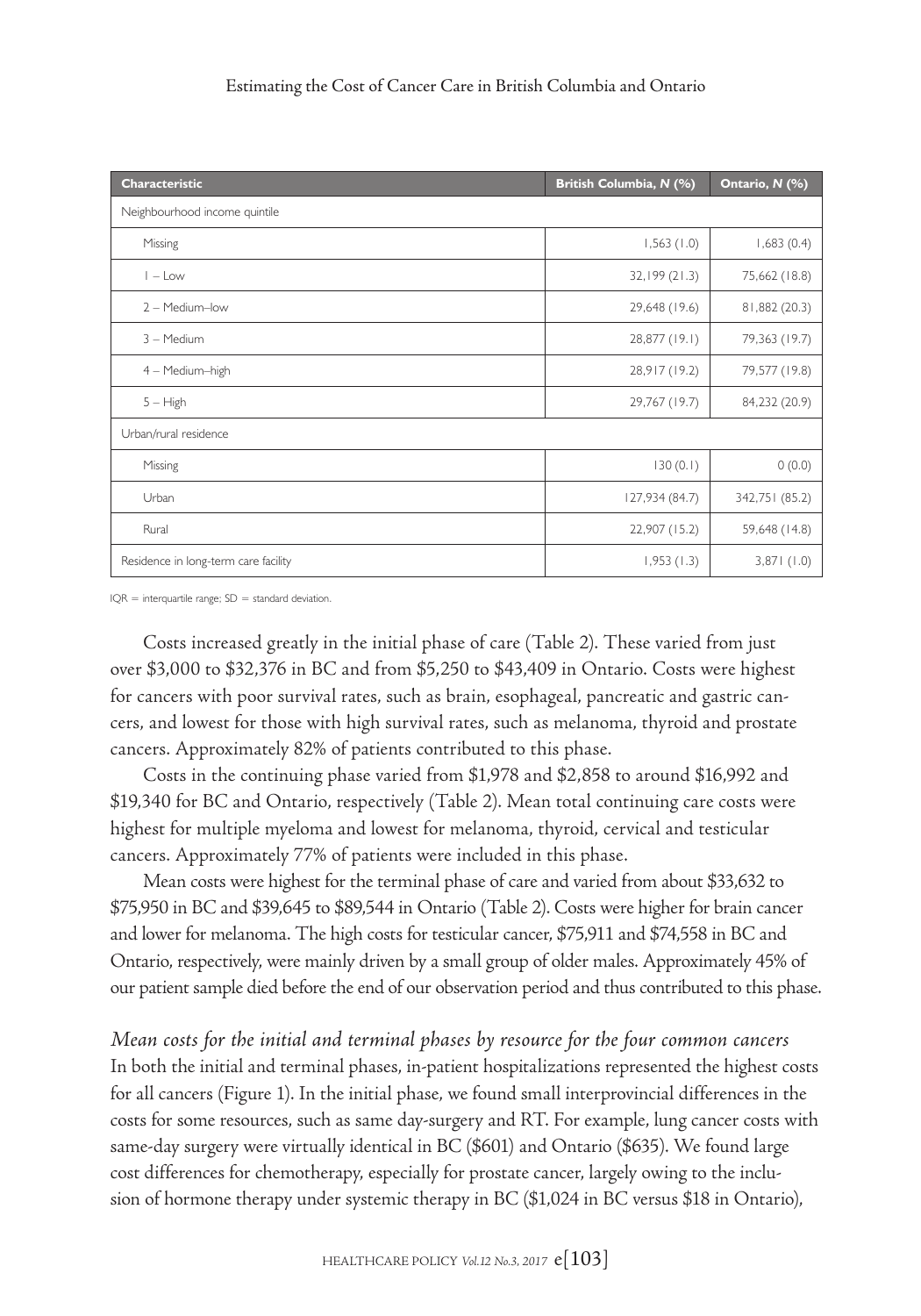physician services and diagnostic tests. Cost estimates for physician services were systematically higher in BC than in Ontario for all cancer sites, while the opposite held for diagnostic tests.

In the terminal phase, we found small interprovincial differences in the costs for same-day surgery, RT and, in some cancers, home and community care and in-patient hospitalizations (Figure 2). For example, for same-day surgery, the cost difference between provinces was less than \$30 for any given cancer. The cost differences for out-patient prescription drugs, diagnostic tests and physician services were large. In particular, we found the same cost pattern for the latter two resources similar to that in the initial phase of care.

**FIGURE 1.** Mean costs (2009 Canadian dollars) for the initial phase of care by resource for the four most common cancers in BC and ON



**FIGURE 2.** Mean costs (2009 Canadian dollars) for the terminal phase by resource for the four most common cancers in BC and ON



## Discussion

In both provinces, and across cancers, costs were highest in the terminal phase, followed by the initial phase. On average, costs were highest among cancers with poor survival rates, such as brain cancer, and lowest for melanoma, with better survival. Our ranking of costs is in line with other work from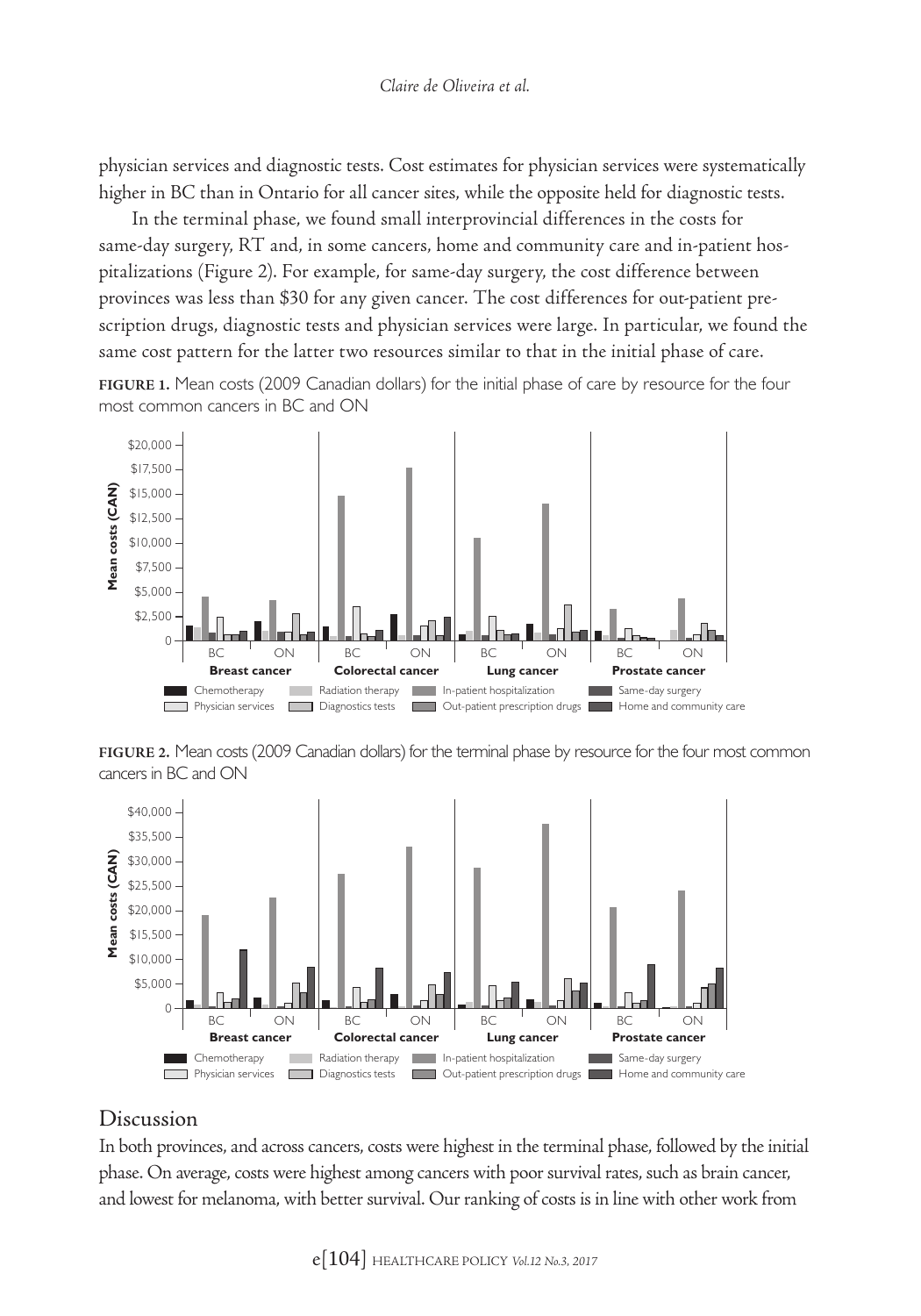Ontario (de Oliveira et al. 2013a; Krahn et al. 2010) and the US (Yabroff et al. 2008). Previous research also found that (net) costs in the initial and terminal phases of care in the SEER-Medicare population were highest for brain cancer and lowest for melanoma (Yabroff et al. 2008).

Cancer-related treatment protocols are expected to be similar across Canada; yet, costs were generally higher in Ontario than in BC. Most cost differences are likely due to difficulties in harmonizing costing methods, missing data and the need to impute data. Some interprovincial cost differences were specific to a resource category. For most cancers, hospitalization costs were higher in Ontario owing to unit cost estimates (i.e., higher cost per weighted case values). Lower costs for diagnostic tests in BC were owing to the fact that some tests are not included in the MSP. Over our analysis period, there were many changes in Ontario with the introduction of alternative payment plans that affected the way physicians reported services rendered to patients. These may not be fully captured in the administrative data. Thus, we speculate that lower costs for physician services in Ontario may be because of an underestimation of service use through shadow billings, for example. Furthermore, differences between provinces are likely a reflection of differences in the organization and coverage of services provided, such as home and community care, and the generosity of coverage of out-patient prescription drugs under each public healthcare plan.

The findings from this study may help decision-makers on issues around health system efficiency and system performance. In particular, these results can provide insight on issues such as resource allocation (within and across cancer sites) and planning of future provincial healthcare budgets. In addition, this work may provide some understanding of system efficiency/performance, namely, on how provinces can learn from one another regarding successful cost-containment strategies and improvements around quality of care.

Undertaking cross-national or within-country costing studies can be challenging because administrative data, medical records and cancer registries were not designed for this type of research (Lipscomb et al. 2013). Differences in the organization of healthcare systems (coverage policies, payment of physicians and submission of claims) can make cost comparisons quite complex (Lipscomb et al. 2013). Even within Canada, comparison of cancer-specific care, such as chemotherapy and RT, requires care because data are not recorded in a standard manner across provinces, and cost estimates are rarely available in the data. Comparison of hospitalization costs presents fewer challenges, as standard data are reported in the same database across Canada, except for Quebec. However, despite the standard data structure, differences in coding versions (CIHI 2009) and cost per weighted case estimates over time can introduce bias between jurisdictions. This is particularly important, as hospitalizations represent a large portion of the total cost. Attention may also be required to appropriately capture costs for physician services (fee-for-service versus alternative payment plans) and diagnostic tests (physician and technician billings versus global budgets), and ensure that resource categories include the same type of care (for example, home and community care). Yet, the standardization of the costing methods among provinces will enable researchers to obtain accurate cost estimates at the national level and can aid in making international comparisons. This is one of the first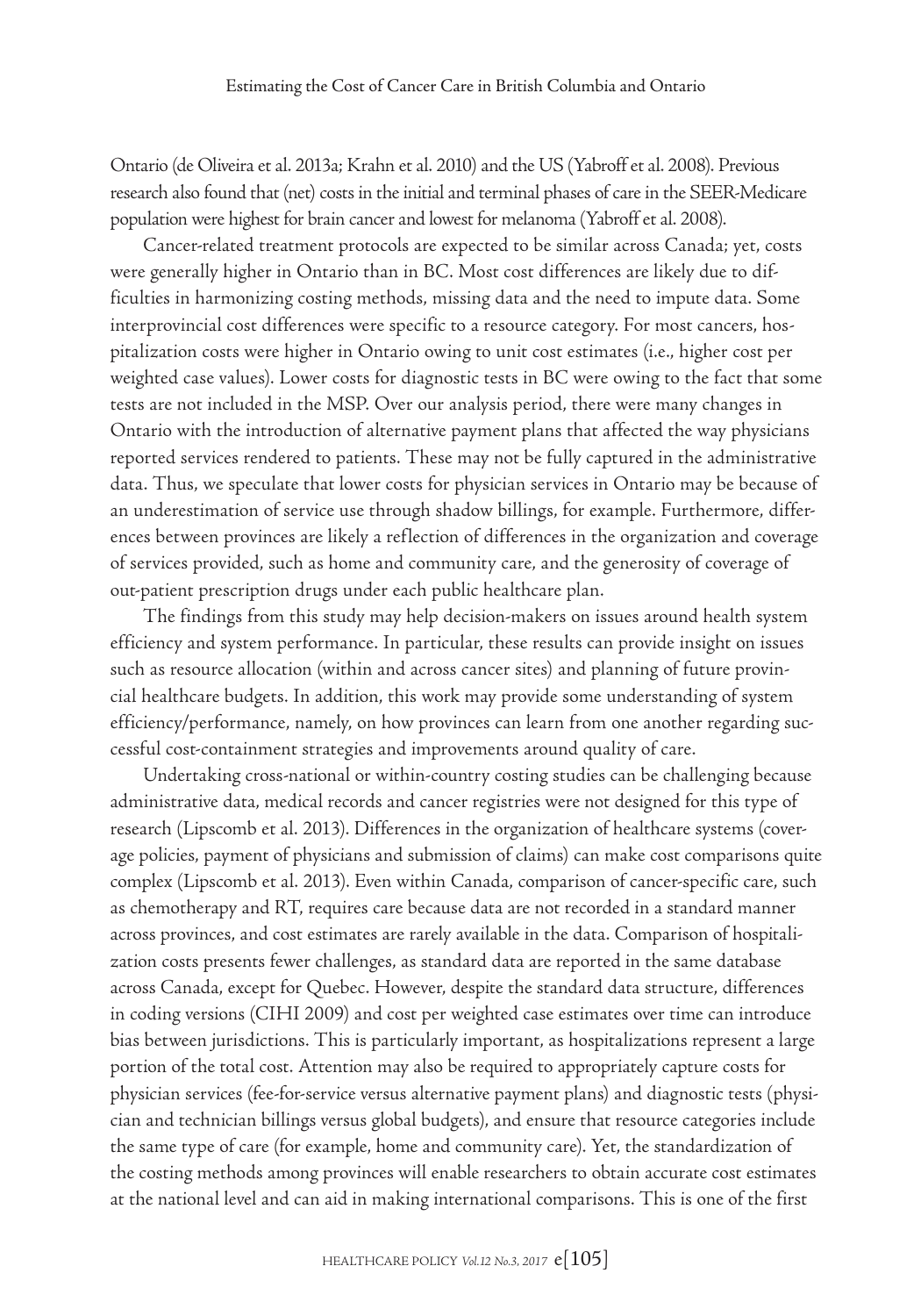studies to undertake this type of comparative analysis; while some limitations exist, this work has provided relevant insights. Future work should focus on developing and furthering the harmonization of costing methods between provinces.

Our study used rich administrative healthcare data and included large population-based samples of adults over the age of 18 years in BC and Ontario. We included cancers, such as multiple myeloma and those typically diagnosed among younger adults, such as thyroid and testicular cancers, which have not been examined previously, particularly in studies from the US examining Medicare data (patients aged 65 years and older) (Yabroff et al. 2008). We used detailed costing methods and considered the majority of resources paid for by the BC and Ontario Ministries of Health under comprehensive universal healthcare insurance plans. Furthermore, our study is the first to estimate phase-specific costs for all major cancers in BC and Ontario.

There were some limitations. We were not able to compare costs for emergency department visits due to the lack of data in BC. Some cost estimations required making assumptions and extrapolations; in some cases, we were unable to account for all relevant costs. Although the number and type of individuals covered by the ODB and PharmaCare were quite similar, the drugs covered under the two plans may differ. Furthermore, interprovincial differences in chemotherapy and out-patient drug costs suggest hormone therapy (for example, for prostate cancer) may have been classified differently. We could not present costs by cancer stage because stage information was not available in either province for our analysis period. Previous research has found that costs are higher at advanced stages in which survival is generally short (Yabroff et al. 2008). We did not examine the relative importance of age on average costs. Other work suggests that costs of cancer care are higher for younger patients (de Oliveira et al. 2013b). We estimated *all* healthcare costs incurred by patients, not net cancer costs (i.e., the difference between patients with and without cancer). Future work will use a matched case–control methodology (Brown et al. 1995, 2002; Taplin et al. 1995) to estimate net costs across phases of care.

## Conclusion

Cancer exerts an enormous health and economic burden, which will likely rise in coming decades in Canada. Our findings highlight important cost differences between phases of care, cancer sites and resources within and between provinces. Comparative cost studies present many challenges but enable analyses within and between countries, and can produce comparable estimates for research, policy and decision-making.

#### *Acknowledgements*

The BC Cancer Agency, the BC Ministry of Health and the BC Vital Statistics Agency approved access to and use of the data facilitated by Population Data BC for this study. In Ontario, this study was supported by the Institute for Clinical Evaluative Sciences (ICES), which is funded by an annual grant from the Ministry of Health and Long-Term Care (MOHLTC). All inferences, opinions and conclusions drawn in this paper are those of the authors, and do not reflect the opinions or policies of the Data Stewards and are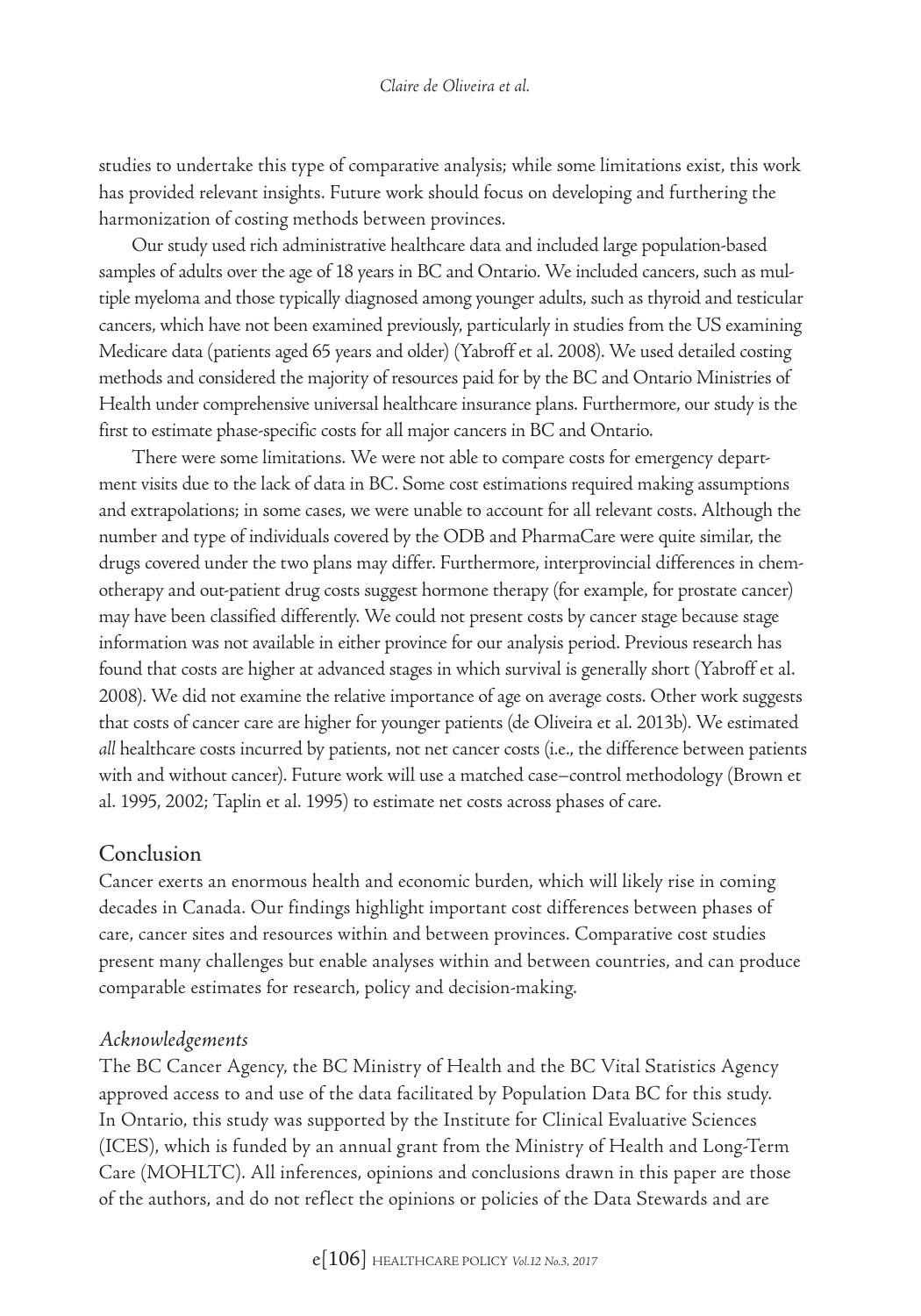independent from the funding sources. No endorsement by the ICES or the MOHLTC is intended or should be inferred. Parts of this material are based on data and information compiled and provided by the Canadian Institute for Health Information (CIHI). However, the analyses, conclusions, opinions and statements expressed herein are those of the authors, and not necessarily those of CIHI.

This project was funded by a research grant from the Canadian Cancer Society Research Institute (grant # 020200), as well as the Canadian Centre for Applied Research in Cancer Control (Canadian Cancer Society Research Institute, grant #019789). Dr. Peacock is supported by the Leslie Diamond Chair in Cancer Survivorship at the Faculty of Health Sciences, Simon Fraser University. Dr. Krahn is supported by the F. Norman Hughes Chair in Pharmacoeconomics at the Faculty of Pharmacy, University of Toronto.

*Correspondence may be directed to: Claire de Oliveira, Independent Scientist/Health Economist, Centre for Addiction and Mental Health, Institute for Mental Health Policy Research, 33 Russell Street, Room T414, Toronto, ON M5S 2S1; tel.: 416-535-8501 ext. 36098; e-mail: [claire.deoliveira@camh.ca](mailto:claire.deoliveira@camh.ca).*

#### *References*

Baker, M.S., L.G. Kessler, N. Urban and R.C. Smucker. 1991. "Estimating the Treatment Costs of Breast and Lung Cancer." *Medical Care* 29: 40–49.

Baladi, J.F. 1996. *A Guidance Document for the Costing Process*, Version 1.0. Ottawa, ON: Canadian Coordinating Office for Health Technology Assessment.

British Columbia Cancer Agency Registry Data. 2012a. "BC Cancer Registry." Retrieved March 7, 2011. [<www.](http://www.bccancer.bc.ca/HPI/CancerStatistics/) [bccancer.bc.ca/HPI/CancerStatistics/>](http://www.bccancer.bc.ca/HPI/CancerStatistics/).

British Columbia Ministry of Health (BC MOH). 2012a. *Home and Community Care (Continuing Care). Population Data BC. Data Extract. MOH (2012)*. Retrieved June 18, 2012. [<](http://www.popdata.bc.ca/data)[www.popdata.bc.ca/data/internal/](www.popdata.bc.ca/data/internal/health/hcc) [health/hcc](www.popdata.bc.ca/data/internal/health/hcc)>.

British Columbia Ministry of Health (BC MOH). 2012b. *Medical Services Plan (MSP) Payment Information File. Population Data BC. Data Extract. MOH (2012)*. Retrieved June 18, 2012. [<](http://www.popdata.bc.ca/data)[www.popdata.bc.ca/data/](www.popdata.bc.ca/data/internal/health/msp) [internal/health/msp>](www.popdata.bc.ca/data/internal/health/msp).

British Columbia Ministry of Health (BC MOH). 2012c. *PharmaNet. BC Ministry of Health. Data Extract. Data Stewardship Committee (2012)*. Retrieved June 18, 2012. [<](http://www.popdata.bc.ca/data)<www.popdata.bc.ca/data/external/PharmaNet>>.

Brown, M.L., G.F. Riley, A.L. Potosky and R.D. Etzioni. 1999. "Obtaining Long-Term Disease Specific Costs of Care: Application to Medicare Enrolees Diagnosed with Colorectal Cancer." *Medical Care* 37(12): 1249–59.

Brown, M.L., G.F. Riley, N. Schussler and R. Etzioni. 2002. "Estimating Health Care Costs Related to Cancer Treatment from SEER-Medicare Data." *Medical Care* 40(Suppl.): IV-104-17.

Canadian Agency for Drugs and Technology in Health (CADTH). 2006. *Guidelines for Economic Evaluation of Pharmaceuticals* (3rd ed.). Ottawa, ON: Canadian Coordinating Office for Health Technology Assessment.

Canadian Institute of Health Information (CIHI). 1995. *Resource Intensity Weights: Summary of Methodology 1995/1996*. Ottawa, ON: Author.

Canadian Institute for Health Information (CIHI). 2009. *Regrouping Historical Data – CIHI Reference Document*. Ottawa, ON: Author.

Canadian Institute for Health Information (CIHI). 2011. *National Health Expenditure Trends, 1975 to 2011*. Ottawa, ON: Author.